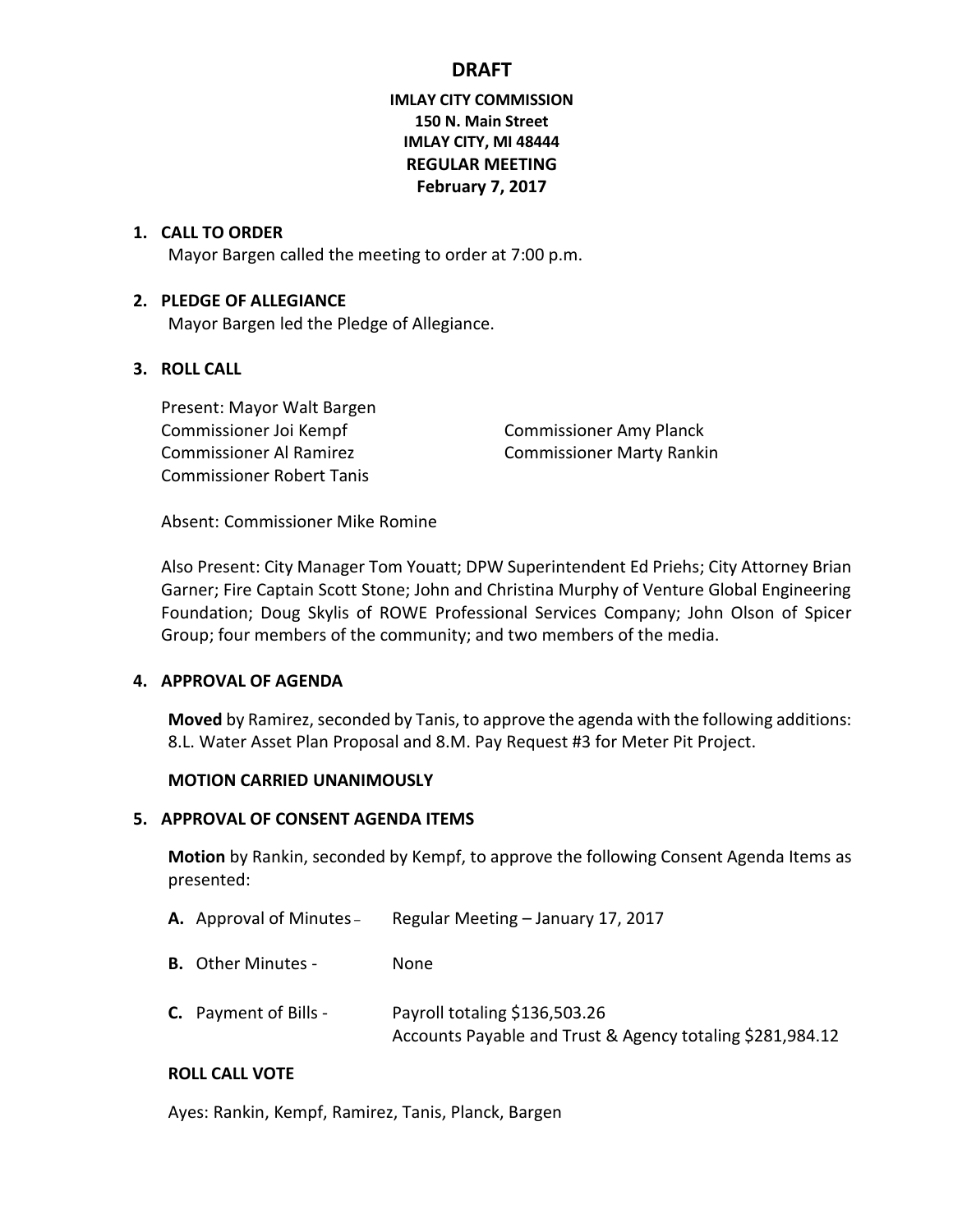## Nays: None **MOTION CARRIED 6 - YEAS; 0 - NAYS**

### **6. CITIZENS FROM THE FLOOR**

Mr. Alan Rosenbalm, Imlay City, addressed the Commission to suggest that the statistics included in the Public Safety Report be read publicly as part of the meeting agenda, as is done in some neighboring communities. Mr. Rosenbalm announced his support of Police Chief Scott Pike in encouraging the MSP to increase its patrols on M-53. Mr. Rosenbalm also noted his support of a contract whereby Imlay City Police Department would provide police services to Imlay Township, but cautioned the Commission to ensure it possessed the necessary manpower to patrol the additional area.

### **7. OLD BUSINESS - None**

### **8. NEW BUSINESS**

## **A. To Approve Board of Review Dates and Times**

City Manager Tom Youatt discussed the need for the Commission to set the times of the March Board of Review meetings and noted desired times expressed by the City Assessor. Youatt further noted the importance of holding evening hours to increase accessibility for those wishing to attend.

**Motion** by Rankin, seconded by Kempf, to set the time of the March Board of Review Organizational Meeting on March 14, 2017 at 8:30 a.m.; the Public Appeal Meeting on March 20, 2017 from 2:00 p.m. to 5:00 p.m. and 6:00 p.m. to 9:00 p.m.; and the Public Appeal Meeting on March 21, 2017 from 9:00 a.m. to 12:00 p.m. and 1:00 p.m. to 4:00 p.m.

### **MOTION CARRIED UNANIMOUSLY**

## **B. Resolution 2017-2 – Venture Global Engineering Foundation Gaming License**

John and Christina Murphy of Venture Global Engineering Foundation addressed the Commission to request approval of a Raffle License Application to the Gaming License Division. Christina Murphy distributed news articles documenting the philanthropic history of the Foundation and discussed the results of their recent fundraising success. The Murphy's noted the physical presence of Venture Global Engineering in Imlay City and relayed their desire to provide Foundation funding to recipients in the local area. Mayor Bargen inquired as to whether the fundraising occurred in a single event, and Christina Murphy responded that it included a single golf outing event, with the goal of raising \$400,000.00 this year. City Attorney Brian Garner noted that the local governing body resolution is a requirement of MCL.432.103(K)(ii) for local civic organizations seeking the State Gaming License. Garner further explained that nationally established organizations are recognized by the State in a different manner to have satisfied this requirement. Garner added that the requesting organization meets the qualifications of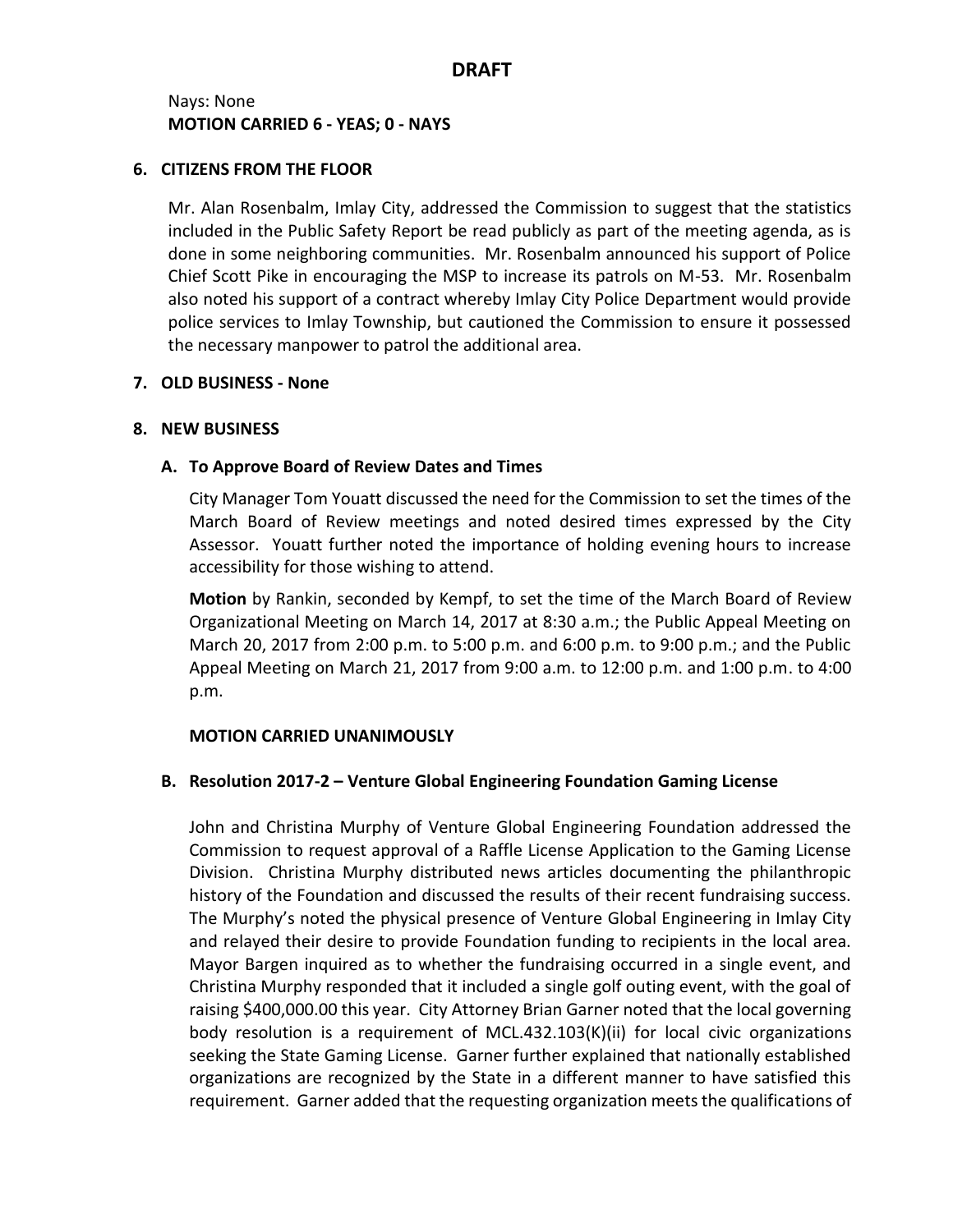non-profit status and approval of the resolution is appropriate, if the Commission is so inclined.

**Motion** by Rankin, seconded by Planck, to approve Resolution 2017-2 recognizing Venture Global Engineering Foundation as a nonprofit organization operating in the community for the purpose of obtaining charitable gaming licenses.

### **ROLL CALL VOTE**

Ayes: Kempf, Ramirez, Tanis, Planck, Rankin, Bargen Nays: None **MOTION CARRIED 6 - YEAS; 0 – NAYS**

### **C. Resolution 2017-3 – 2016-2017 Budget Amendment No. 3**

City Manager Tom Youatt presented the third budget amendment for FY2016-2017, explaining that it serves to allocate the additional \$100,000.00 payment to the MERS Defined Benefit retirement plans previously approved by the Commission in December. Youatt further explained that the entirety of the \$100,000.00 additional payment is coming from the General Fund fund balance.

**Motion** by Planck, seconded by Ramirez, to approve Resolution 2017-3 Budget Amendment No. 3 for FY2016/17, as presented.

## **ROLL CALL VOTE**

Ayes: Ramirez, Tanis, Planck, Rankin, Kempf, Bargen Nays: None **MOTION CARRIED 6 - YEAS; 0 – NAYS**

# **D. Resolution 2017-4 – To Establish 2017 Special Assessment Tax Roll of Unpaid 2016 Charges**

City Manager Tom Youatt presented Resolution 2017-4 to establish the 2017 Special Assessment Roll of 2016 unpaid charges for the City. Youatt explained that these charges remain unpaid since their original presentation to the Commission on January 3, 2017 and will be placed on the City's 2017 Summer Special Assessment Tax Roll.

**Motion** by Ramirez, seconded by Kempf, to approve Resolution 2017-4 to establish the 2017 Special Assessment Roll of 2016 unpaid charges.

### **ROLL CALL VOTE**

Ayes: Tanis, Planck, Rankin, Kempf, Ramirez, Bargen Nays: None **MOTION CARRIED 6 - YEAS; 0 – NAYS**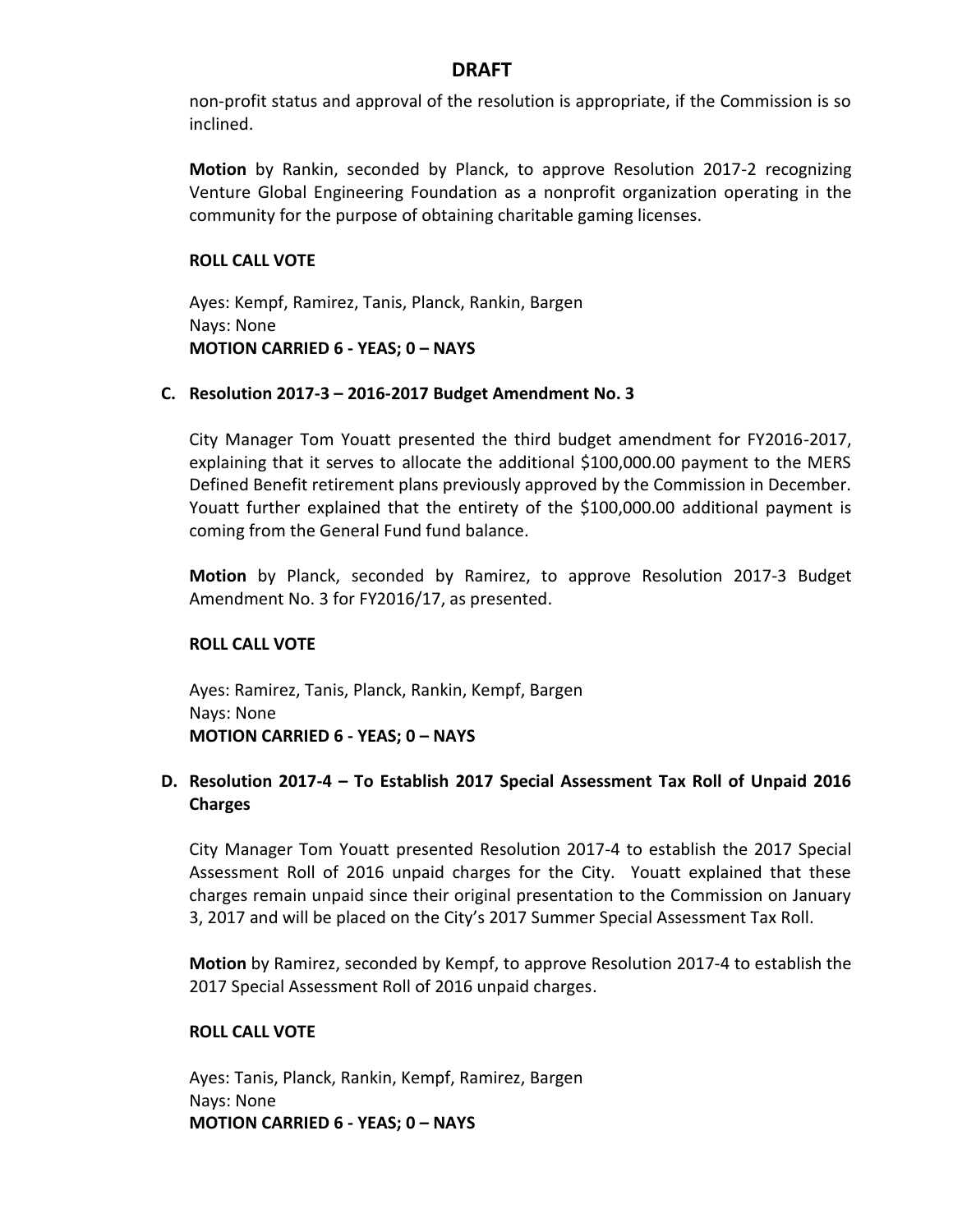## **E. Resolution 2017-5 – To Designate City of Imlay City Depositories for Public Funds**

City Manager Tom Youatt presented Resolution 2017-5 to designate depositories of the City's public funds. Youatt explained this requirement under P.A. 40 of 1932 and noted it would be an annual resolution presented for approval.

**Motion** by Planck, seconded by Ramirez, to approve Resolution 2017-5 to designate City of Imlay City depositories for public funds, as presented.

## **ROLL CALL VOTE**

Ayes: Planck, Rankin, Kempf, Ramirez, Tanis, Bargen Nays: None **MOTION CARRIED 6 - YEAS; 0 – NAYS**

### **F. Lapeer County EMS Third Amended Interlocal Agreement**

City Manager Tom Youatt presented the third amended interlocal agreement for operations of the Lapeer EMS Authority. Youatt noted revised language regarding the distribution of assets for municipalities leaving the Authority and terms of dissolution. Youatt explained the document serves to identify Authority membership and needs to be approved by at least 75% of the governing boards of all of the member municipalities.

**Motion** by Rankin, seconded by Planck, to approve the Third Amended Interlocal Agreement between the City of Imlay City and the Lapeer County Emergency Medical Service Authority.

## **ROLL CALL VOTE**

Ayes: Rankin, Kempf, Ramirez, Tanis, Planck, Bargen Nays: None **MOTION CARRIED 6 - YEAS; 0 – NAYS**

### **G. Approve DPW Purchase of Smartpoint Meters (Radio Reads)**

City Manager Tom Youatt presented a proposal from Etna Supply in the amount of \$14,940.00 for Smartpoint Radio Reads, noting that this is a vendor exclusive product and a budgeted expense. Commissioner Ramirez inquired as to how many radio reads are currently installed throughout the City. DPW Superintendent Ed Priehs responded that out of 1,300 meters, 250 radio reads have been installed. Priehs stated the goal of installing radio reads throughout the City so that one person could read the entire City in one day. Commissioner Ramirez inquired as to whether there had been any issues with the radio reads previously installed? Priehs responded there had been no issues.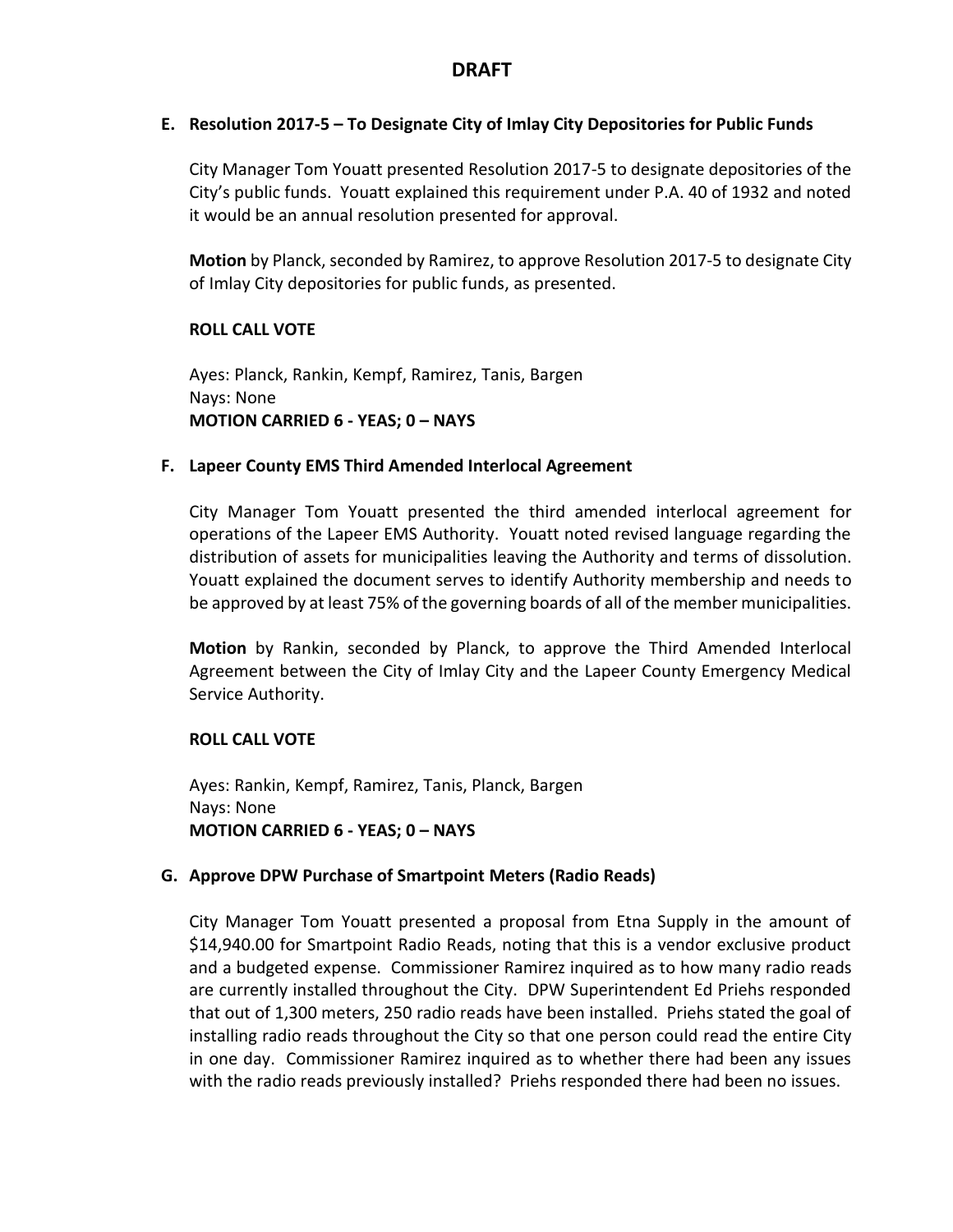**Motion** by Ramirez, seconded by Kempf, to approve the purchase of 113 Smartpoint Radio Reads from Etna Supply in the amount of \$14,940.00.

### **ROLL CALL VOTE**

Ayes: Kempf, Ramirez, Tanis, Planck, Rankin, Bargen Nays: None **MOTION CARRIED 6 - YEAS; 0 – NAYS**

#### **H. Letter of Resignation – WWTP Operator, Wayne Grover**

City Manager Tom Youatt presented the letter of resignation from WWTP Operator Wayne Grover, effective January 16, 2017. Youatt noted the need for the Commission to approve the unfortunate resignation.

**Motion** by Rankin, seconded by Planck, to accept the resignation of WWTP Operator Wayne Grover, retroactive to January 16, 2017, with regrets.

#### **MOTION CARRIED UNANIMOUSLY**

#### **I. I.T. Right Contract Renewal**

City Manager Tom Youatt presented the annual I.T. RIGHT service contract renewal for technology services for the period March 1, 2017 through February 28, 2018 at a cost of \$4,500.00. Youatt noted that I.T. RIGHT has taken good care of the City's networks and computer equipment and offers this contract at no increased cost from last year.

**Motion** by Planck, seconded by Ramirez, to approve the annual I.T. RIGHT service contract renewal for technology services for the period March 1, 2017 through February 28, 2018 at a cost of \$4,500.00.

### **ROLL CALL VOTE**

Ayes: Ramirez, Tanis, Planck, Rankin, Kempf, Bargen Nays: None **MOTION CARRIED 6 - YEAS; 0 – NAYS**

#### **J. Approve Carpet Bid**

City Manager Tom Youatt announced the two bids received for City Commission Room carpet from Romeo Floors in the amount of \$2,900.00, with \$448.00 additional for base molding; and from Rick Guerrero Flooring in the amount of \$3,128.60. Youatt noted that Rick Guerrero Flooring had recently done an outstanding job installing City Hall carpet in a timely and professional manner, and he recommended award of the flooring bid to this local vendor. Youatt noted that the City has excess base molding existing from the previous flooring job.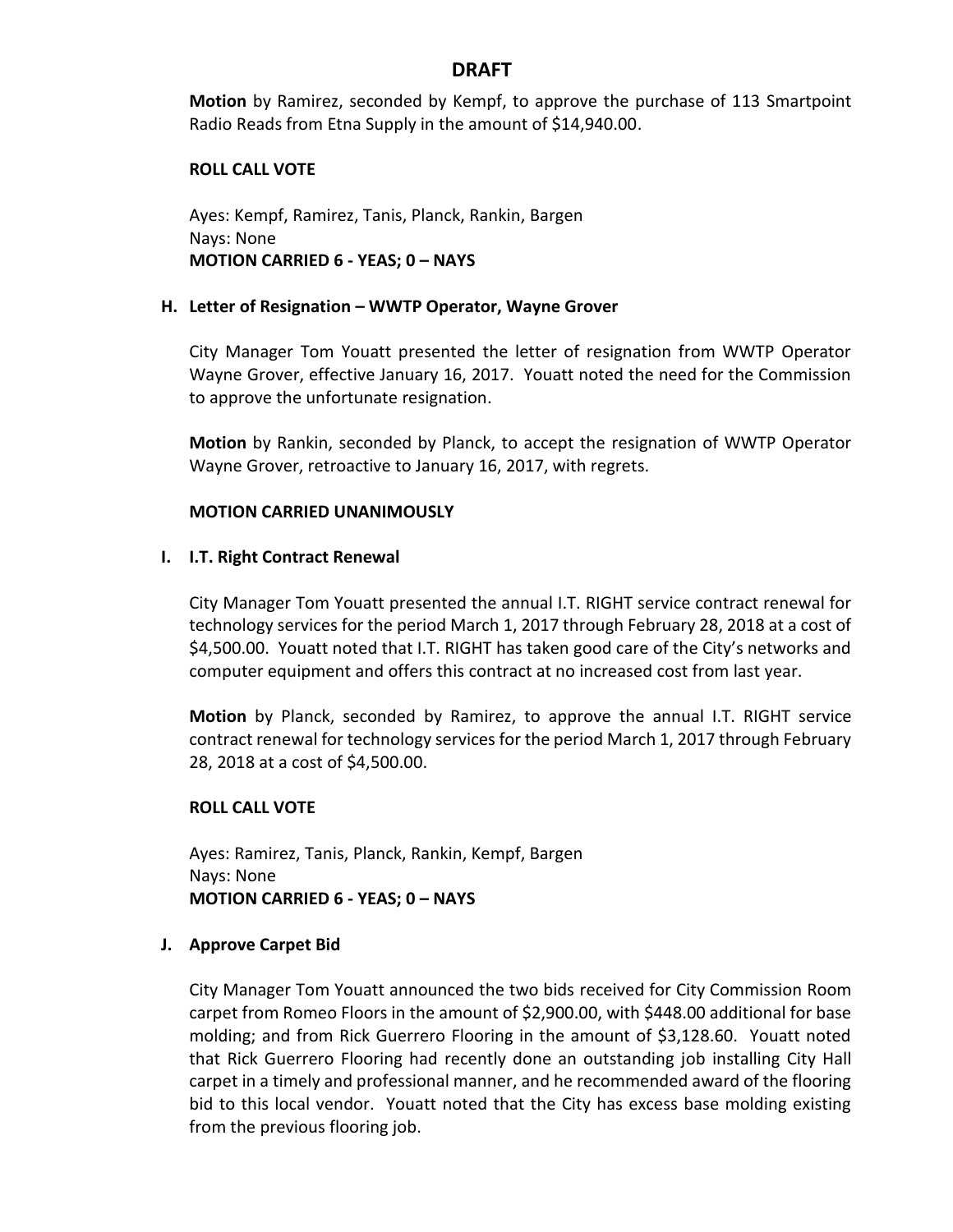Commissioner Ramirez announced that he would like to abstain from the vote on awarding of the flooring bid, due to his relationship with the owner of Rick Guerrero Flooring.

**Motion** by Rankin, seconded by Tanis, to allow Commissioner Ramirez to abstain from the vote on awarding of the flooring bid.

#### **MOTION CARRIED UNANIMOUSLY**

**Motion** by Planck, seconded by Kempf, to approve the bid from Rick Guerrero Flooring for Commission Room Flooring in the amount of \$3,128.60, as recommended.

#### **ROLL CALL VOTE**

Ayes: Planck, Rankin, Kempf, Tanis, Bargen Nays: None Abstain: Ramirez **MOTION CARRIED 5 - YEAS; 0 – NAYS**

#### **K. Emergency Pump Replacement**

City Manager Tom Youatt explained the need to replace the booster pump at the Vlasic water tower and his subsequent approval of an emergency order from Peerless Midwest, Inc. at a cost of \$10,984.62. Youatt noted that, per an existing contractual agreement, the City will split the cost of the booster pump with Vlasic.

**Motion** by Ramirez, seconded by Tanis, to ratify the approval of the purchase of parts and labor to replace the booster pump at the Vlasic water tower from Peerless Midwest, Inc. at a cost of \$10,984.62.

### **ROLL CALL VOTE**

Ayes: Rankin, Kempf, Ramirez, Tanis, Planck, Bargen Nays: None **MOTION CARRIED 6 - YEAS; 0 – NAYS**

#### **L. Water Asset Plan Proposal**

City Manager Tom Youatt reported to the Commission that the DEQ is requiring all cities to develop a Water Asset Management Plan by January 2018. Youatt noted similarities with the Asset Management Plan completed through the SAW Grant Program, but further noted that no grant monies were available for the water portion. Youatt then presented a proposal from Spicer Group for development of a Water System Asset Management Plan at a total estimated cost of \$72,000.00, along with a proposal from Stantec for the associated Water Revenue Sufficiency Analysis at a cost of \$19,500.00.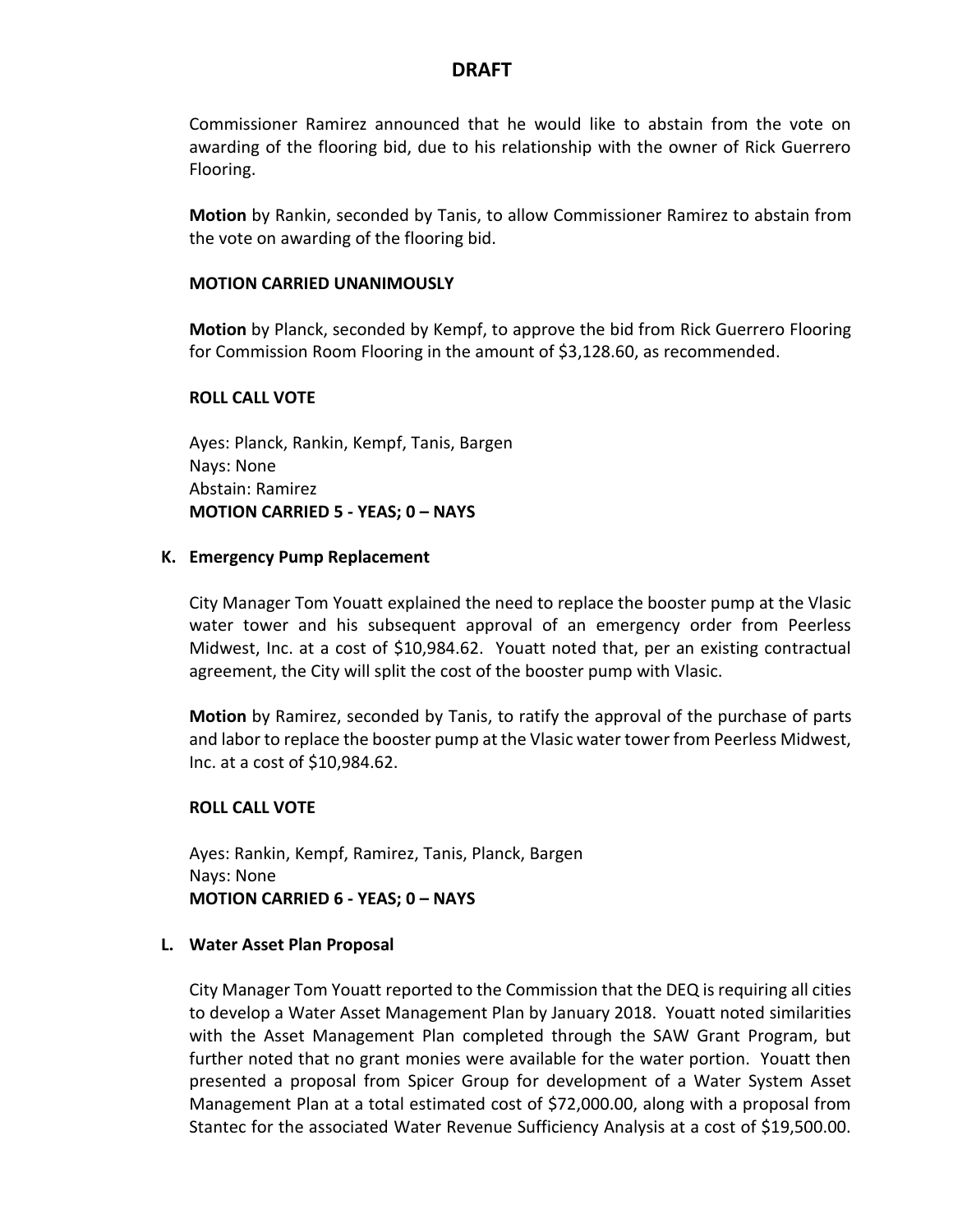Youatt noted the \$91,500.00 cost was not budgeted for, but alerted the Commission to a potential offset due to the estimated savings of \$112,000.00 in water purchases in the coming year. John Olson of Spicer Group explained that with the SAW Grant Program, Spicer Group had compiled the base GIS data for the City's sewer and stormwater system and is leveraging this base data to provide the water portion at a much reduced cost. DPW Superintendent Ed Priehs explained the proposal will result in an updated capital improvement plan and an inventory of assets that allows for more thoughtful equipment replacement versus the current reactionary mode. Youatt added that with the completion of the Water System Asset Management Plan, the City's infrastructure system will be state of the art. Priehs noted the value from the resulting rate study and prioritization of projects.

**Motion** by Rankin, seconded by Kempf, to approve the proposal from Spicer Group for development of a Water System Asset Management Plan at an estimated cost of \$72,000.00.

### **ROLL CALL VOTE**

Ayes: Kempf, Ramirez, Tanis, Planck, Rankin, Bargen Nays: None **MOTION CARRIED 6 - YEAS; 0 – NAYS**

**Motion** by Planck, seconded by Ramirez, to approve the proposal from Stantec for development of a Water Revenue Sufficiency Analysis/Water AMP Implementation at a fixed cost of \$19,500.00.

## **ROLL CALL VOTE**

Ayes: Rankin, Kempf, Ramirez, Tanis, Planck, Bargen Nays: None **MOTION CARRIED 6 - YEAS; 0 – NAYS**

### **M. Pay Request #3 for Meter Pit Project**

City Manager Tom Youatt presented Payment No. 3 from Boddy Construction Co. Inc. for the Meter Pit Project in the amount of \$40,361.58, leaving \$68,374.20 in retainage. Youatt noted the retainage is sufficient to cover the installation costs of the electrical panel and Pressure Relief Valves later this spring, and recommended approval of the pay request.

**Motion** by Rankin, seconded by Tanis, to approve Payment No. 3 to Boddy Construction Co. Inc. for the Meter Pit Project in the amount of \$40,361.58, as presented.

### **ROLL CALL VOTE**

Ayes: Ramirez, Tanis, Planck, Rankin, Kempf, Bargen